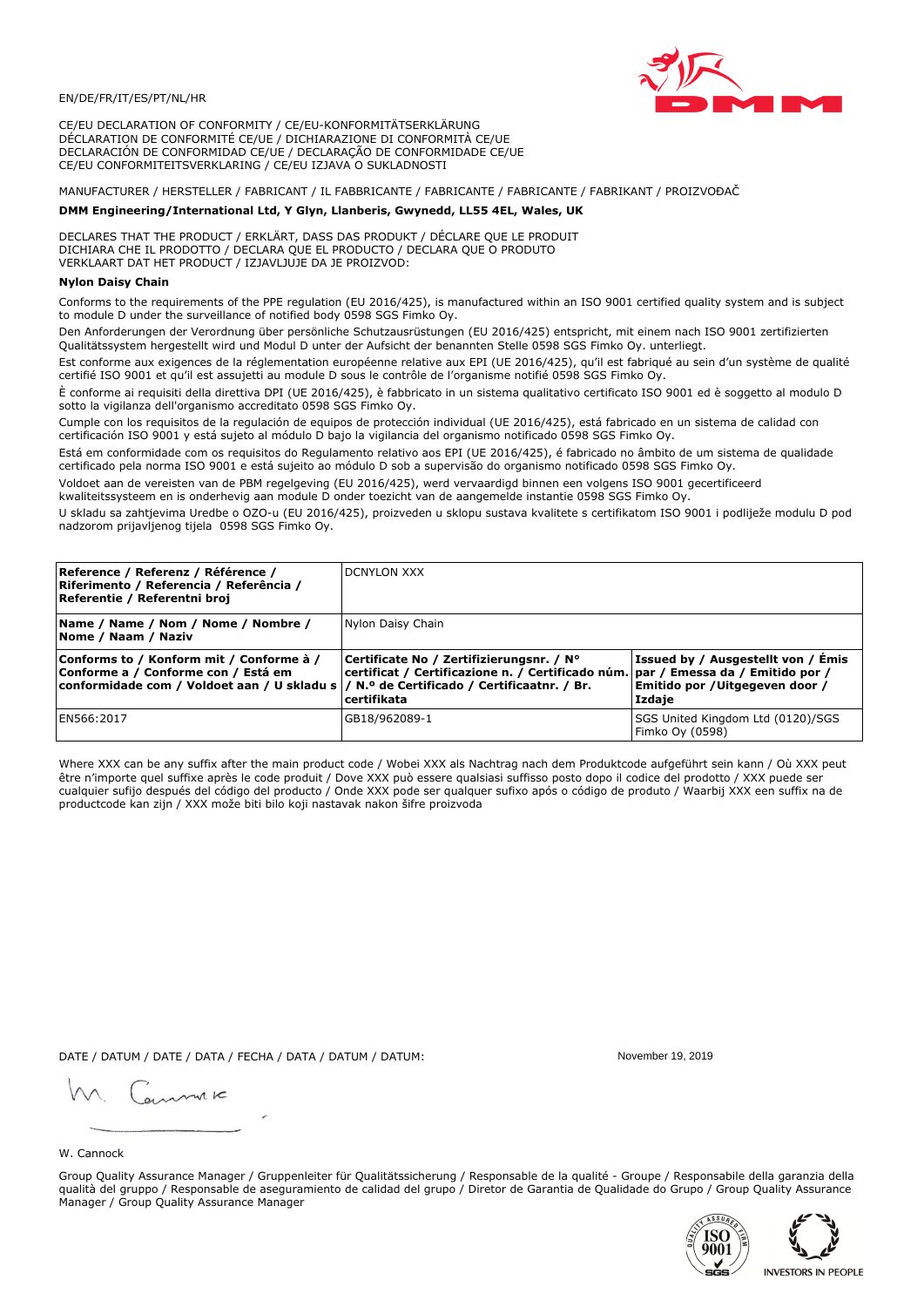

CE/EU-SAMSVARSERKLÆRING / CE/EU-FÖRKLARING OM ÖVERENSSTÄMMELSE CE/EU-VAATIMUSTENMUKAISUUSVAKUUTUS / CE/EU-OVERENSSTEMMELSESERKLÆRING DEKLARACJA ZGODNOŚCI WE/UE / CE/EU PROHLÁŠENÍ O SHODĚ CE/EÚ VYHLÁSENIE O ZHODE / DIKJARAZZJONI TA' KONFORMITÀ TAL-KE/UE

# PRODUSENT / TILLVERKAREN / VALMISTAJA / PRODUCENT / PRODUCENT / VÝROBCE / VÝROBCA / IL-MANIFATTUR

#### DMM Engineering/International Ltd, Y Glyn, Llanberis, Gwynedd, LL55 4EL, Wales, UK

ERKLÆRER AT PRODUKTET / INTYGAR ATT PRODUKTEN / VAKUUTTAA, ETTÄ TÄMÄ TUOTE / ERKLÆRER, AT PRODUKTET / OŚWIADCZA, ŻE<br>WYRÓB / PROHLAŠUJE, ŽE PRODUKT / VYHLASUJE, ŽE VÝROBOK / JIDDIKJARA LI L-PRODOTT:

### **Nylon Daisy Chair**

Overholder kravene i PVU-forordningen (EU 2016/425), er produsert innenfor et ISO 9001-sertifisert kvalitetssystem og er underlagt modul D under overvåkning av teknisk kontrollorgan 0598 SGS Fimko Oy.

Uppfyller kraven för PPE-reglerna (EU 2016/425), tillverkas inom ett ISO 9001-certifierat kvalitetssystem och är föremål för modul D under övervakning av anmält organ 0598 SGS Fimko Oy.

Noudattaa henkilönsuojaimia koskevan asetuksen (EU 2016/425) vaatimuksia, on valmistettu ISO 9001 -sertifioidun laatujärjestelmän mukaisesti ja että siihen sovelletaan ilmoitetun laitoksen 0598 SGS Fimko Oy.:in alaista D-moduulia.

Overholder kravene i forordningen om personlige værnemidler (EU 2016/425), er fremstillet i inden for det certificerede ISO 9001kvalitetssystem, og er underlagt modul D under overvågning af det bemyndigede organ 0598 SGS Fimko Oy.

Spełnia wymogi rozporządzenia w sprawie środków ochrony indywidualnej (UE 2016/425), jest produkowany w ramach systemu jakości

zgodnego z ISO 9001 i podlega modułowi D pod nadzorem jednostki notyfikowanej 0598 SGS Fimko Oy. Zařízení splňuje požadavky nařízení o osobních ochranných prostředcích 2016/425, je vyrobeno v systému řízení jakosti certifikovaném podle normy ISO 9001 a podléhá modulu D pod dohledem notifikované osoby č. 0598 SGS Fimko Oy.

Spĺňa požiadavky Nariadenia Európskeho parlamentu a Rady (EÚ) 2016/425 o osobných ochranných prostriedkoch, je vyrobený v rámci systému kvality certifikovaného podľa normy ISO 9001 a podlieha modulu D pod dohľadom notifikovaného orgánu č. 0598 SGS Fimko Oy.

Jikkonforma mar-rekwiżit tar-Regolament dwar il-PPE (UE 2016/425), u huwa manifatturat f'sistema ta' kwalità certifikata għall-ISO 9001 u soggett għall-modulu D taħt is-sorveljanza tal-korp notifikat 0598 SGS Fimko Oy.

| <b>Referanse / Referens / Viite / Reference / Nr</b> DCNYLON XXX<br>referencyjny / Reference / Značka /<br>Referenza                                                                                                      |                                                                                                         |                                                                                                         |
|---------------------------------------------------------------------------------------------------------------------------------------------------------------------------------------------------------------------------|---------------------------------------------------------------------------------------------------------|---------------------------------------------------------------------------------------------------------|
| Navn / Namn / Nimi / Navn / Nazwa /<br>Jméno / Názov / Isem                                                                                                                                                               | Nylon Daisy Chain                                                                                       |                                                                                                         |
| Overholder / Uppfyller kraven för / Vakuus<br>myönnetty perustuen standardiin: /<br> Overholder / Spełnia wymogi / Je ve shodě s $ \check{\mathsf{C}}$ . certifikátu / Čertifikat Nru<br>/ Je v zhode s / Jikkonforma ma' | Sertifikatnr. / Certifikatnr. / Sertifikaattinro /<br>Certifikat nr. / Certyfikat nr / Č. certifikátu / | Utstedt av / Utfärdat av /<br>Myöntänyt / Udstedt af / Wydany<br>przez / Vydal / Vydal / Mahrug<br>minn |
| EN566:2017                                                                                                                                                                                                                | GB18/962089-1                                                                                           | SGS United Kingdom Ltd (0120)/SGS<br>Fimko Oy (0598)                                                    |

Der XXX kan være ethvert suffiks etter produktkoden / Där XXX kan vara valfri ändelse efter produktkoden / Jossa XXX voi olla mikä tahansa tuotekoodin jälkeen tuleva liite. / Hvor XXX kan være ethvert suffiks efter produktkoden / gdzie XXX może być dowolnym przyrostkiem po kodzie produktu / Kde XXX může být jakákoliv přípona za kódem produktu / Kde XXX môže byť akákolyek prípona za kódom výrobku. / Fejn XXX jista ikun kwalunkwe suffiss wara l-kodići tal-prodott

DATO / DATUM / PÄIVÄMÄÄRÄ / DATO / DATA / DATUM / DÁTUM / DATA:

November 19 2019

annuic

W. Cannock

Group Quality Assurance Manager / Group Quality Assurance Manager / Group Quality Assurance Manager / Group Quality Assurance Manager / Kierownik ds. Zarządzania Jakością Grupy / Group Quality Assurabce Manager / Manažér riadenia kvality v rámci skupiny / Maniger tal-Assigurazzjoni tal-Kwalità tal-Grupp